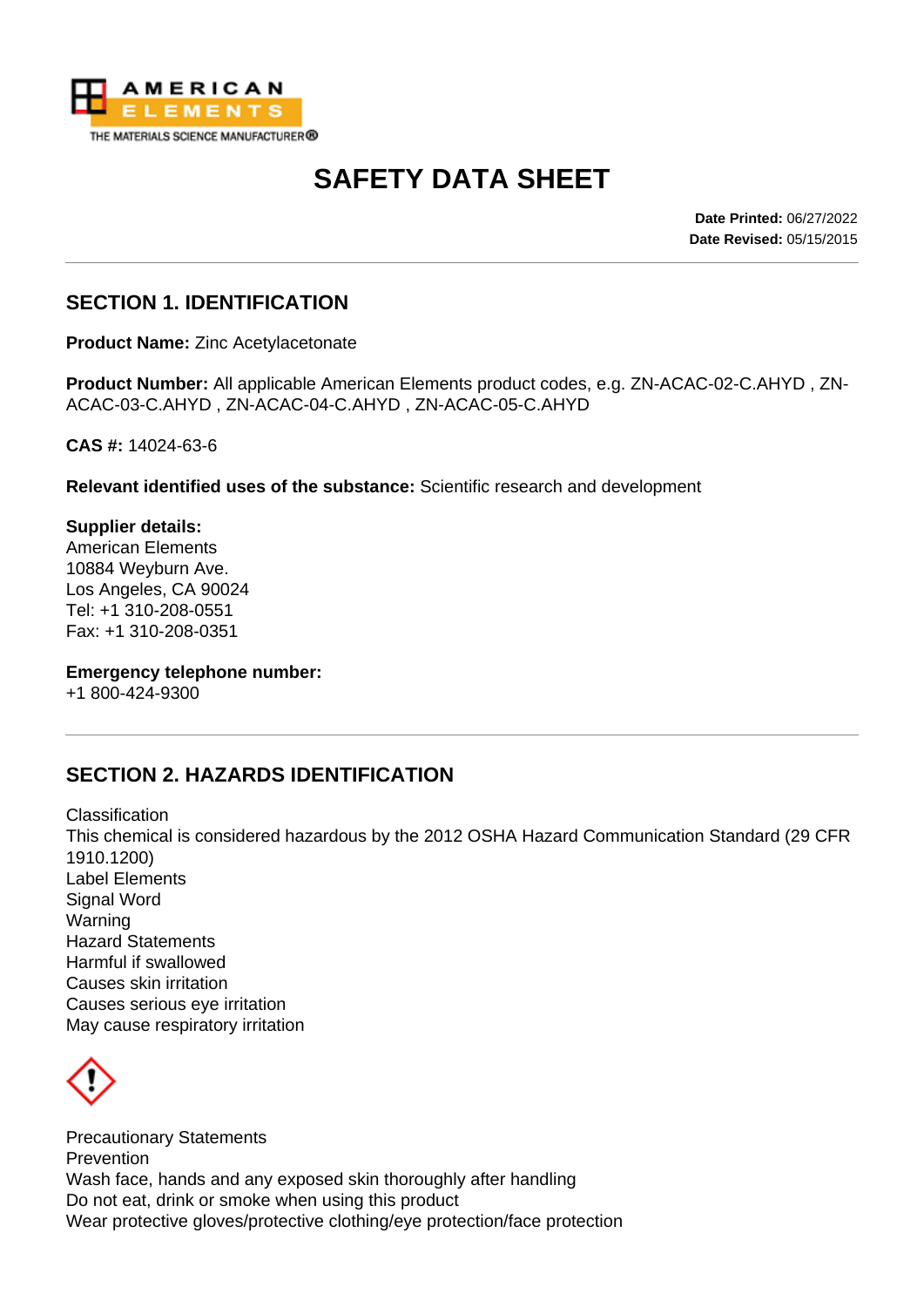Avoid breathing dust/fume/gas/mist/vapors/spray Use only outdoors or in a well-ventilated area **Inhalation** IF INHALED: Remove victim to fresh air and keep at rest in a position comfortable for breathing Call a POISON CENTER or doctor/physician if you feel unwell **Skin** IF ON SKIN: Wash with plenty of soap and water If skin irritation occurs: Get medical advice/attention Take off contaminated clothing and wash before reuse Eyes IF IN EYES: Rinse cautiously with water for several minutes. Remove contact lenses, if present and easy to do. Continue rinsing If eye irritation persists: Get medical advice/attention **Ingestion** IF SWALLOWED: Call a POISON CENTER or doctor/physician if you feel unwell Rinse mouth **Storage** Store in a well-ventilated place. Keep container tightly closed Store locked up **Disposal** Dispose of contents/container to an approved waste disposal plant Hazards not otherwise classified (HNOC) May form combustible dust concentrations in air

# **SECTION 3. COMPOSITION/INFORMATION ON INGREDIENTS**

Component CAS-No Weight % Zinc, bis(2,4-pentanedionato-O,O')-, (T-4)- 14024-63-6 >95

# **SECTION 4. FIRST AID MEASURES**

Eye Contact Rinse immediately with plenty of water, also under the eyelids, for at least 15 minutes. Obtain medical attention.

Skin Contact Wash off immediately with plenty of water for at least 15 minutes. Obtain medical attention.

Inhalation Move to fresh air. If breathing is difficult, give oxygen. If not breathing, give artificial respiration. Do not use mouth-to-mouth resuscitation if victim ingested or inhaled the substance; induce artificial respiration with a respiratory medical device. Obtain medical attention.

Ingestion Do not induce vomiting. Call a physician or Poison Control Center immediately. Most important symptoms/effects No data available.

Notes to Physician Treat symptomatically

#### **SECTION 5. FIREFIGHTING MEASURES**

Suitable Extinguishing Media Water spray. Carbon dioxide (CO 2). Dry chemical. chemical foam. Unsuitable Extinguishing Media No data available Flash Point No data available Method - No data available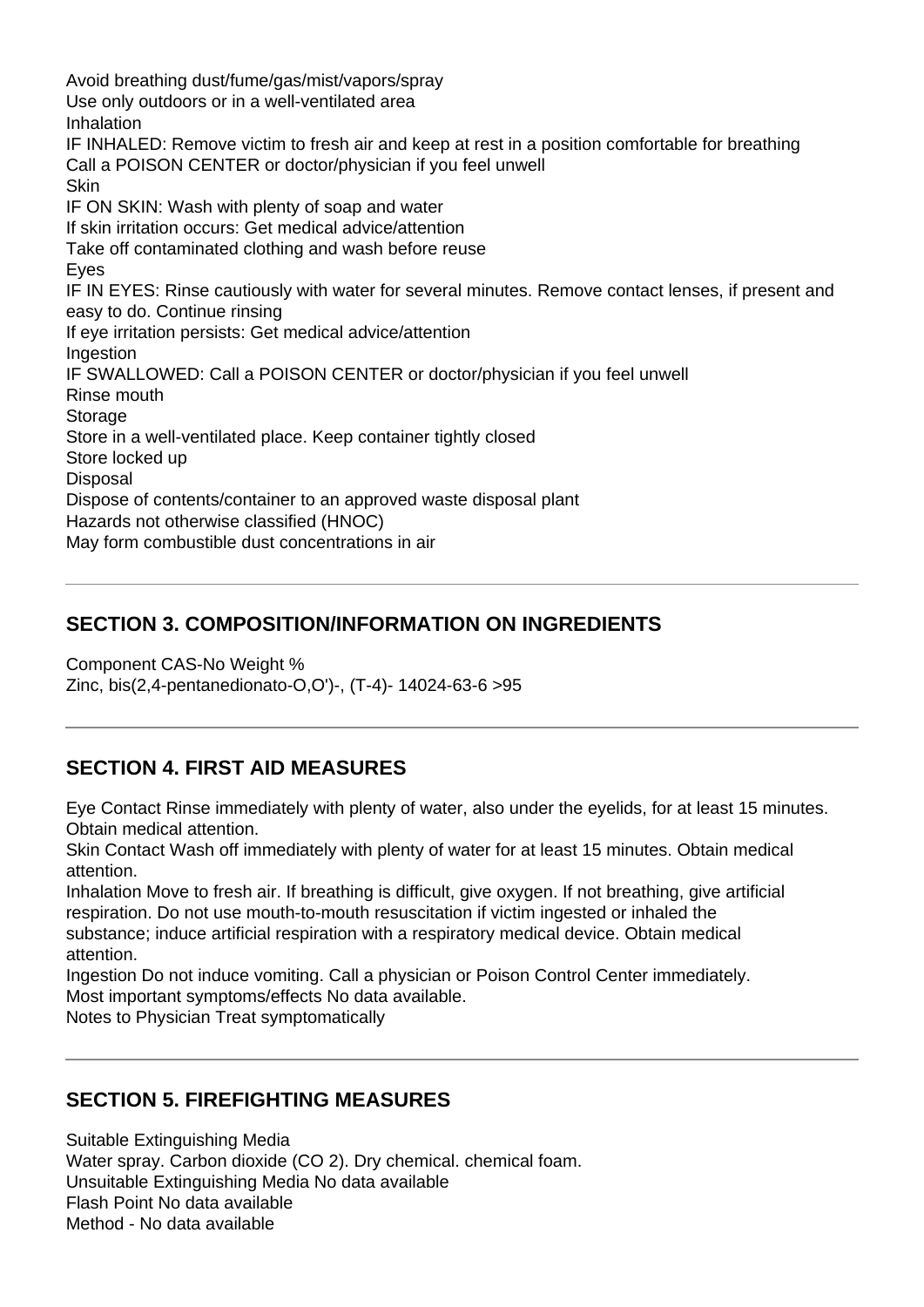Autoignition Temperature 580 °C / 1076 °F Explosion Limits Upper No data available Lower No data available Sensitivity to Mechanical Impact No data available Sensitivity to Static Discharge No data available Specific Hazards Arising from the Chemical Fine dust dispersed in air may ignite. Hazardous Combustion Products Carbon monoxide (CO) Carbon dioxide (CO2) Protective Equipment and Precautions for Firefighters As in any fire, wear self-contained breathing apparatus pressure-demand, MSHA/NIOSH (approved or equivalent) and full protective gear. NFPA **Health**  $\overline{2}$ Flammability 1 Instability 0 Physical hazards N/A

#### **SECTION 6. ACCIDENTAL RELEASE MEASURES**

Personal Precautions Ensure adequate ventilation. Use personal protective equipment. Avoid dust formation.

Environmental Precautions Should not be released into the environment.

Methods for Containment and Clean

Up

Sweep up or vacuum up spillage and collect in suitable container for disposal. Do not let this chemical enter the environment. Avoid dust formation.

#### **SECTION 7. HANDLING AND STORAGE**

Handling Ensure adequate ventilation. Avoid contact with skin and eyes. Do not breathe dust. Do not ingest. Minimize dust generation and accumulation. Wash hands before breaks and immediately after handling the product.

Storage Keep in a dry, cool and well-ventilated place. Keep container tightly closed.

# **SECTION 8. EXPOSURE CONTROLS/PERSONAL PROTECTION**

Exposure Guidelines This product does not contain any hazardous materials with occupational exposure limits

established by the region specific regulatory bodies.

Engineering Measures Ensure adequate ventilation, especially in confined areas. Ensure that eyewash stations

and safety showers are close to the workstation location.

Personal Protective Equipment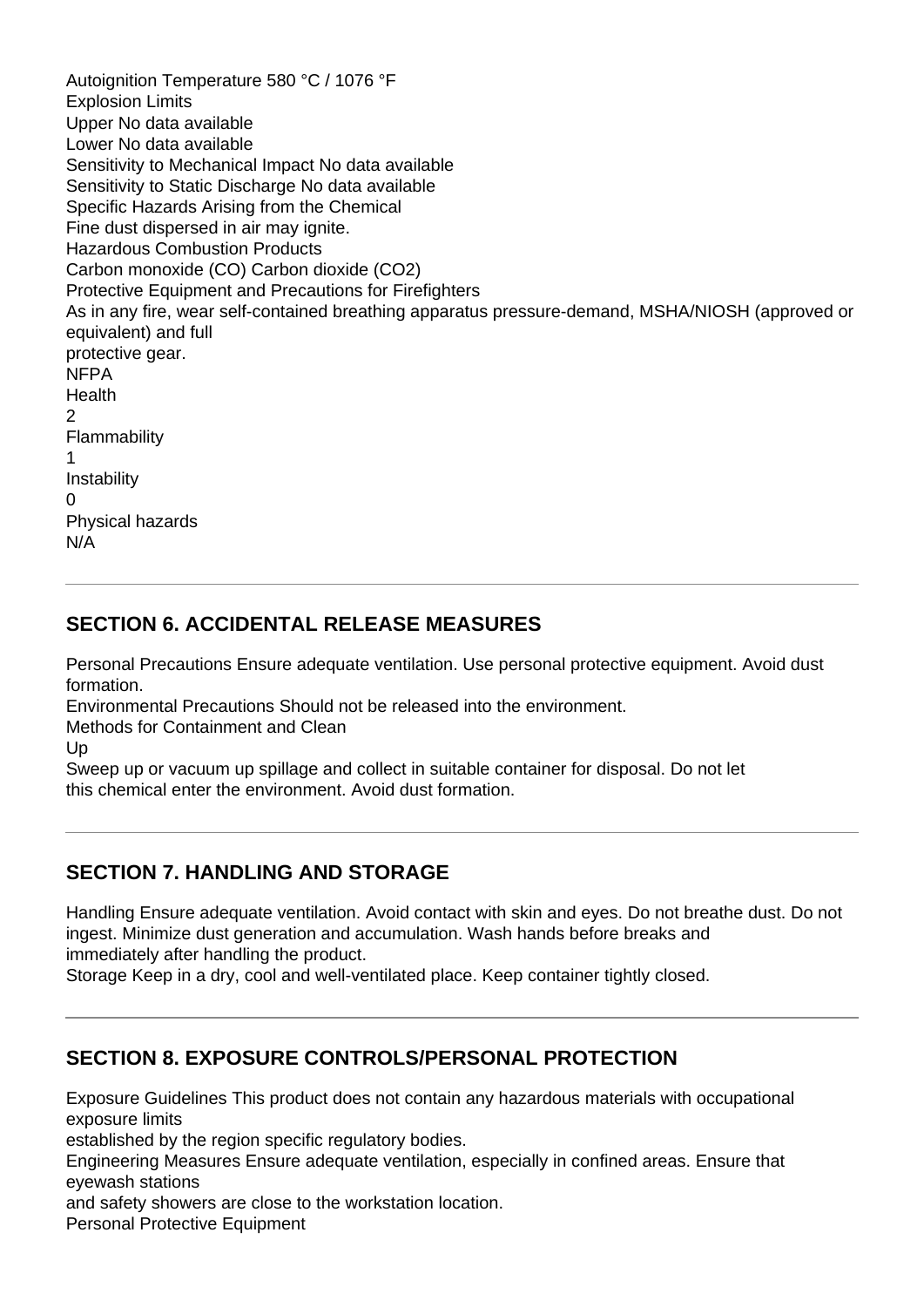Eye/face Protection Wear appropriate protective eyeglasses or chemical safety goggles as described by

OSHA's eye and face protection regulations in 29 CFR 1910.133 or European Standard EN166.

Skin and body protection Wear appropriate protective gloves and clothing to prevent skin exposure. Respiratory Protection

No protective equipment is needed under normal use conditions.

Hygiene Measures Handle in accordance with good industrial hygiene and safety practice.

# **SECTION 9. PHYSICAL AND CHEMICAL PROPERTIES**

Physical State Powder Solid Appearance Off-white Odor No data available Odor Threshold No data available pH 10 4 g/L aq.sol Melting Point/Range 124 - 126 °C / 255.2 - 258.8 °F Boiling Point/Range 129 - 131 °C / 264.2 - 267.8 °F @ 10 mmHg Flash Point No data available Evaporation Rate N/A Flammability (solid,gas) No data available Flammability or explosive limits Upper No data available Lower No data available Vapor Pressure No data available Vapor Density N/A Relative Density No data available Solubility No data available Partition coefficient; n-octanol/water No data available Autoignition Temperature 580 °C / 1076 °F Decomposition Temperature > 170°C Viscosity N/A Molecular Formula C10 H14 O4 Zn Molecular Weight 263.59

# **SECTION 10. STABILITY AND REACTIVITY**

Reactive Hazard None known, based on information available Stability Stable under normal conditions. Conditions to Avoid Avoid dust formation. Incompatible products. Exposure to moist air or water. Incompatible Materials Acids, Strong oxidizing agents, Strong bases Hazardous Decomposition Products Carbon monoxide (CO), Carbon dioxide (CO2) Hazardous Polymerization No data available. Hazardous Reactions None under normal processing.

# **SECTION 11. TOXICOLOGICAL INFORMATION**

Acute Toxicity Product Information Component Information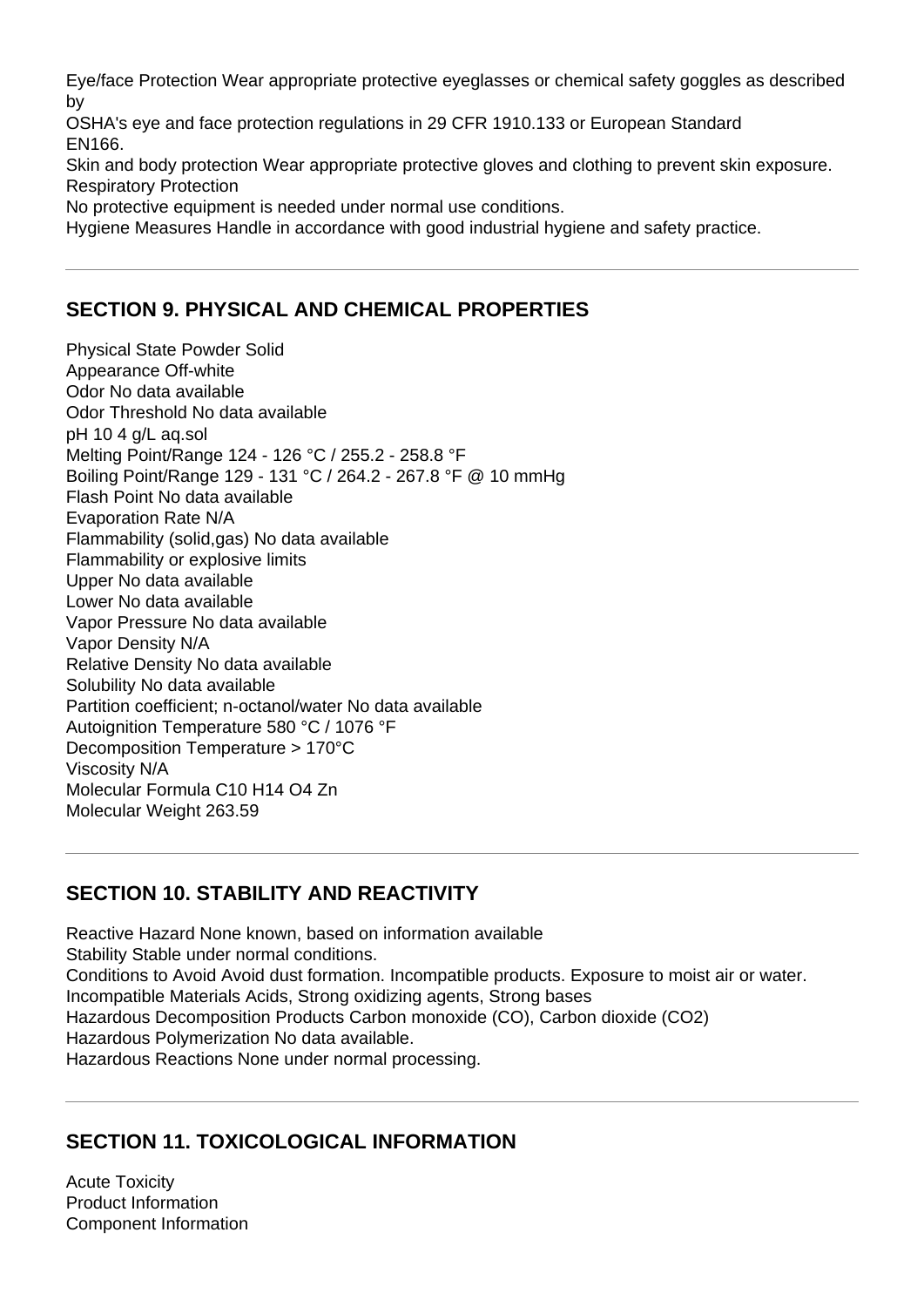Toxicologically Synergistic **Products** No data available Delayed and immediate effects as well as chronic effects from short and long-term exposure Irritation Irritating to eyes, respiratory system and skin Sensitization No data available Carcinogenicity The table below indicates whether each agency has listed any ingredient as a carcinogen. Component CAS-No IARC NTP ACGIH OSHA Mexico Zinc, bis(2,4-pentanedionato -O,O')-, (T-4)- 14024-63-6 Not listed Not listed Not listed Not listed Not listed Mutagenic Effects No data available Reproductive Effects No data available. Developmental Effects No data available. Teratogenicity No data available. STOT - single exposure Respiratory system STOT - repeated exposure None known Aspiration hazard No data available Symptoms / effects,both acute and delayed No data available Endocrine Disruptor Information No data available Other Adverse Effects The toxicological properties have not been fully investigated. See actual entry in RTECS for complete information.

#### **SECTION 12. ECOLOGICAL INFORMATION**

**Ecotoxicity** 

Do not empty into drains.

Persistence and Degradability Soluble in water Persistence is unlikely based on information available. Bioaccumulation/ Accumulation No data available.

Mobility Will likely be mobile in the environment due to its water solubility.

#### **SECTION 13. DISPOSAL CONSIDERATIONS**

Waste Disposal Methods Chemical waste generators must determine whether a discarded chemical is classified as a

hazardous waste. Chemical waste generators must also consult local, regional, and national hazardous waste regulations to ensure complete and accurate classification.

#### **SECTION 14. TRANSPORT INFORMATION**

DOT Not regulated TDG Not regulated IATA Not regulated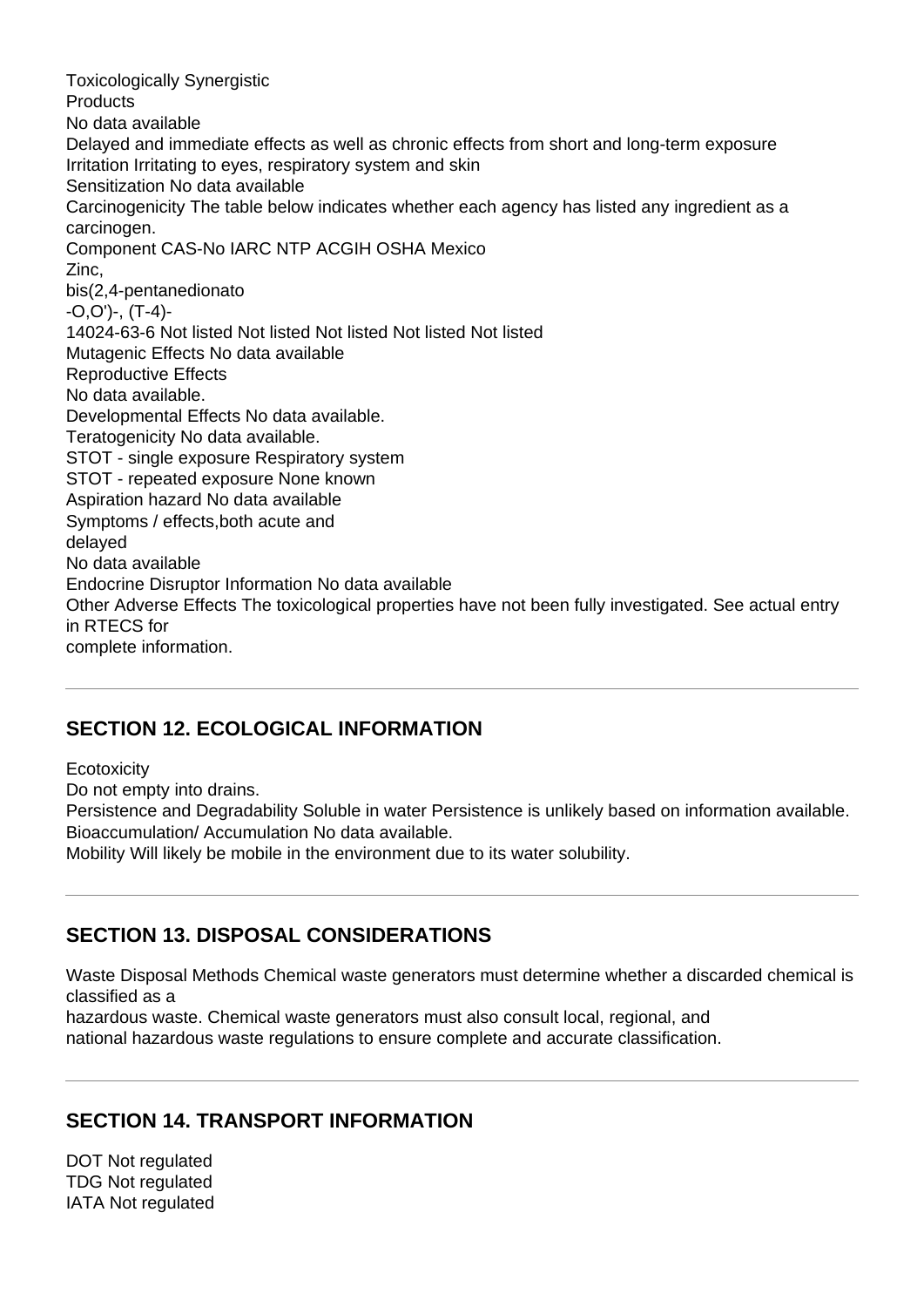#### **SECTION 15. REGULATORY INFORMATION**

International Inventories Component TSCA DSL NDSL EINECS ELINCS NLP PICCS ENCS AICS IECSC KECL Zinc, bis(2,4-pentanedionato-O,O') -, (T-4)- X X - 237-860-3 - X X X X X Legend: X - Listed E - Indicates a substance that is the subject of a Section 5(e) Consent order under TSCA. F - Indicates a substance that is the subject of a Section 5(f) Rule under TSCA. N - Indicates a polymeric substance containing no free-radical initiator in its inventory name but is considered to cover the designated polymer made with any free-radical initiator regardless of the amount used. P - Indicates a commenced PMN substance R - Indicates a substance that is the subject of a Section 6 risk management rule under TSCA. S - Indicates a substance that is identified in a proposed or final Significant New Use Rule T - Indicates a substance that is the subject of a Section 4 test rule under TSCA. XU - Indicates a substance exempt from reporting under the Inventory Update Rule, i.e. Partial Updating of the TSCA Inventory Data Base Production and Site Reports (40 CFR 710(B). Y1 - Indicates an exempt polymer that has a number-average molecular weight of 1,000 or greater. Y2 - Indicates an exempt polymer that is a polyester and is made only from reactants included in a specified list of low concern reactants that comprises one of the eligibility criteria for the exemption rule. U.S. Federal Regulations TSCA 12(b) N/A SARA 313 N/A Component CAS-No Weight % SARA 313 - Threshold Values % Zinc, bis(2,4-pentanedionato-O,O')-, (T-4)- 14024-63-6 >95 1.0 SARA 311/312 Hazardous Categorization Acute Health Hazard Yes Chronic Health Hazard No Fire Hazard Yes Sudden Release of Pressure Hazard No Reactive Hazard No Clean Water Act N/A Component CWA - Hazardous **Substances** CWA - Reportable **Quantities** CWA - Toxic Pollutants CWA - Priority Pollutants Zinc, bis(2,4-pentanedionato-O,O')-,  $(T-4)$ -- - X - Clean Air Act N/A OSHA Occupational Safety and Health Administration N/A